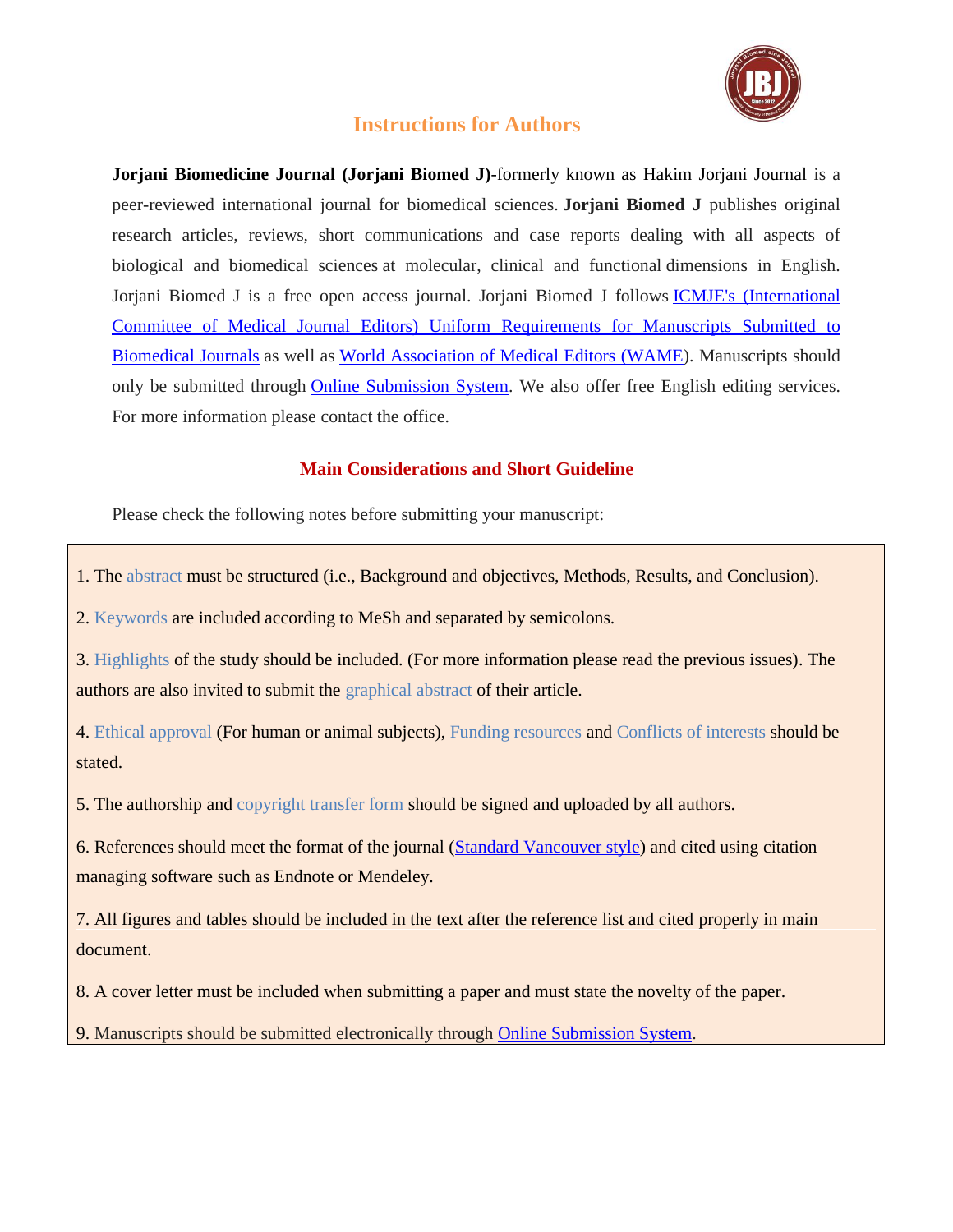# **Structure and Preparation of Manuscripts**

# **Types of Articles**

Manuscripts should be prepared and submitted in one of the following formats (Jorjani Biomed J does not consider or review articles in other formats):

## *Original Articles*

A full-length original research article (not exceeding 3500 words, including tables, figures, and excluding references) presents novel findings relevant to the Aims and [Scope](http://jorjanijournal.goums.ac.ir/page/14/Aims-YW_AND-amp;-Scopes) of the Journal.

*Case reports* should not exceed 3500 words including tables and figures and references.

## *Short Communications*

Short communications are preliminary reports demonstrating new ideas, models, methods, hypotheses and results of complete small investigations which should be restricted to 2000 words and not less than 500 words in length including one table and two figures (excluding references).

### *Review Articles*

Review articles are invited by the editorial office of **Jorjani Biomed J** or submitted by the authors who are interested in publishing their review articles. A narrative Review [up to  $\sim 8000$  words, including tables, figures, and references] provides a summary and discussion of the relevant literature about any topic covered within the Aims and [Scope](http://jorjanijournal.goums.ac.ir/page/14/Aims-YW_AND-amp;-Scopes) of the Journal. **Authors should refer to at least three papers/works of themselves in the subject which they write a review on.**

### *Systematic Reviews and/or Meta-analyses*

These types of publications should report the clear narrow research question and a reproducible methodology including: a replicable comprehensive search protocol [syntax of the search in each database should be included in metadata] to obtain published and unpublished researches, screening process based on inclusion and exclusion criteria, [PRISMA](http://www.prisma-statement.org/PRISMAStatement/FlowDiagram.aspx) follow diagram, quality assessment process of studies and assessment of risk of bias, unbiased reasons for exclusion of studies, verified quality assessment tools used in the review, data extraction tools, and qualitative and quantitative analysis (meta-analysis) methods.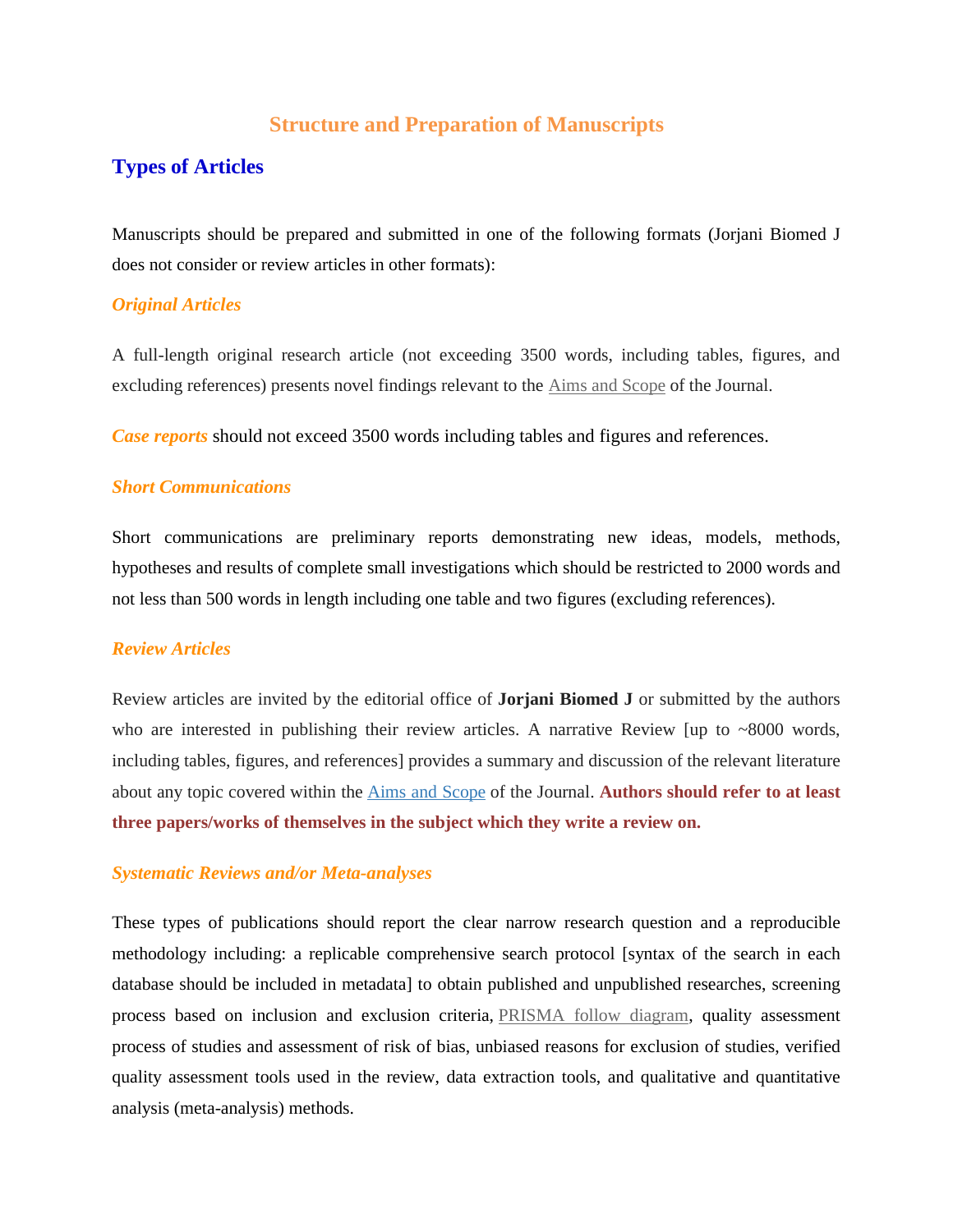# *Editorials*

Editorials are short, invited opinion manuscripts that express an issue of great importance to the research community which should not exceed 1000 words in total, no abstract, a minimal number of references (not more than 5) and no figures or tables (they might have a photograph of the author).

# *Letter to editor*

Letters (not exceeding 1500 words, including tables, figures, and references) discuss or give opinion about a previously published article. If such a letter criticizes an article already published in Jorjani Biomed J, then the authors of the original article will be given a chance to respond in the same issue in which the letter is published.

**Authors are responsible for the accuracy and reproducibility of data reported and references to others' works, including bibliographic citations, etc.**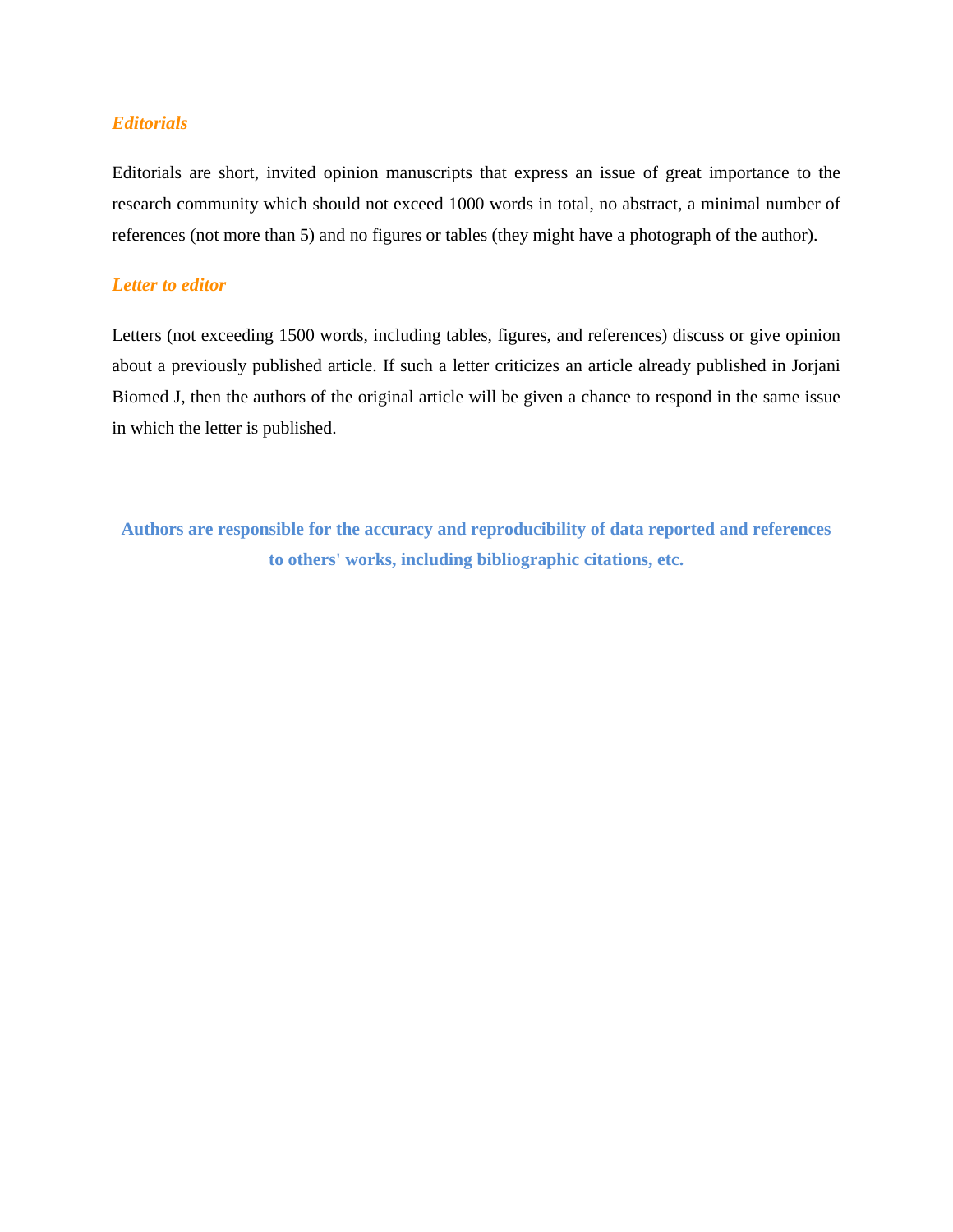# **General Considerations**

There are no page charges for publication in the Jorjani Biomed J.

 The manuscript should be written in good English (**Currently, accepted articles in Perisan can benefit from free of charge English translation and Editing options**).

 In general, the main sections in the manuscript must be **bolded**. First subsections should be **bolded** and *italicized*, the second subsection should be only italicized and successive subsections should be written **with 2 fonts smaller** than the font of other sections. Any subsection may be given a brief heading. Each heading should appear on a separate line.

 All manuscripts must be typed double-spaced, single column, in size 12 Times new roman font and adequate margins should be left.

Line and page numbers should be included.

No manuscripts submitted to the Journal can exceed 8000 words.

 Submitted manuscripts to the Jorjani Biomed J should not be under consideration for publication elsewhere which **should be stated in the cover letter**.

# **Preparing Original Articles**

Full research papers present original high-quality primary research that has not been previously published elsewhere which should be prepared accordingly;

# *Title Page*

**Title:** A brief and informative title directed at the general reader. Lengthy systematic names and complicated/numerous chemical formula should, therefore, be avoided if possible.

**Authors' information**: Full names (First, Middle and Last) for all the authors of an article should be included and specified with the superscript number(s) for the affiliation(s) (e.g., Saeed Mohammadi<sup>1</sup>). The name of the corresponding author(s) should be specified with an asterisk after name (e.g., Saeed Mohammadi<sup>1\*</sup>).

**Affiliation:** Affiliation of all the authors should be given and specified with a number before address (e.g., 1. Faculty of …..). Email addresses of *all the authors* should be mentioned in title page as well as **Online Submission System**. ORCID IDs of the first and corresponding authors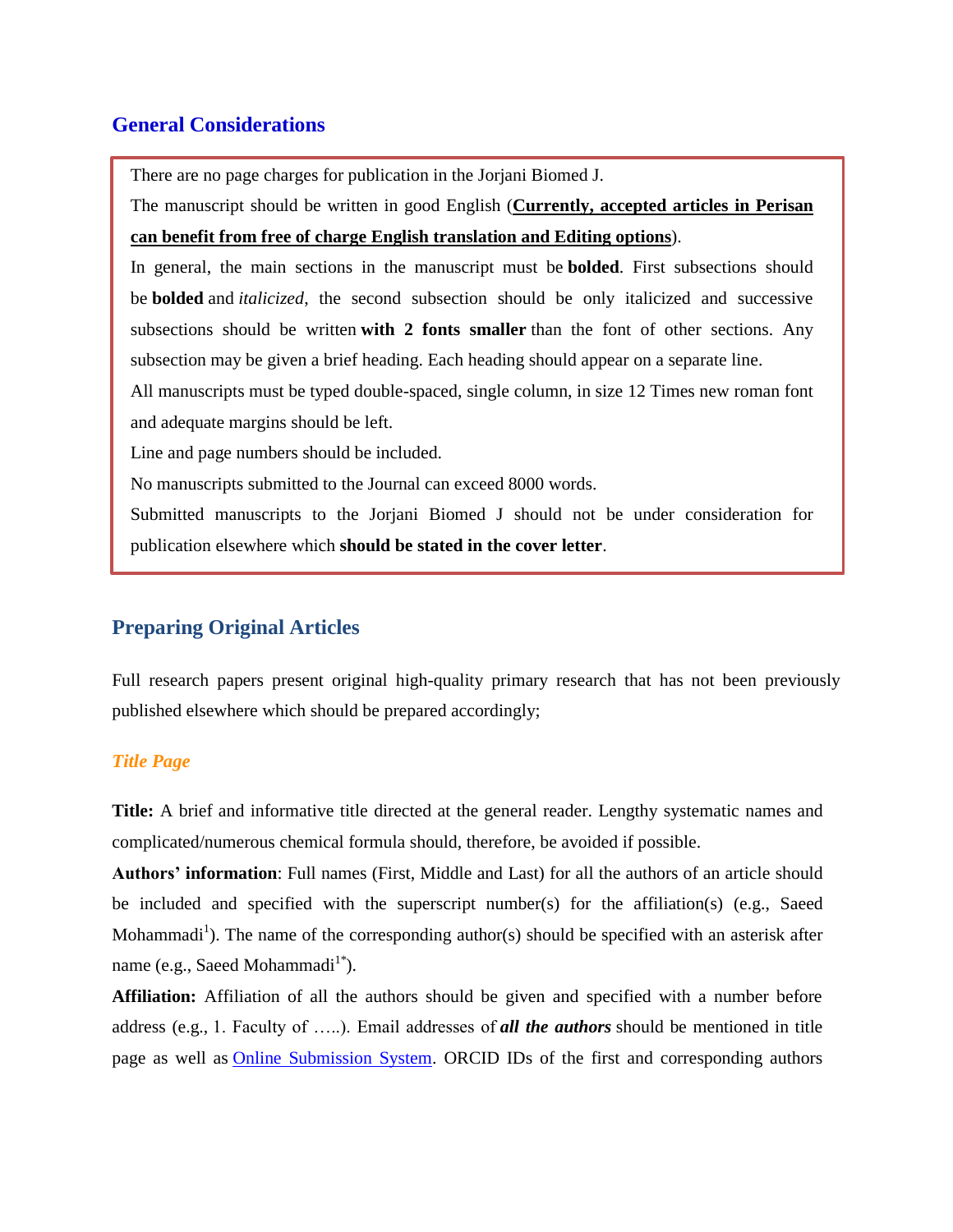should be included in the relevant affiliations. Here is the link for ORCID registration: <https://orcid.org/>

**Running title**: A very short running title (no more than 50 characters) should be contained on the title page.

**Correspondence**: Corresponding author is the primary contact responsible for handling correspondence at all pre- or post-publication stages. Full address, telephone and fax numbers (with country and area code) and email of the corresponding author(s) should be stated.

**Other information:** The number of figures and tables used in submitted manuscript, word count and number of references should be also stated clearly.

## **Main Document**

The main document of the manuscript should include "**title**" not the "**title page**" at the top. The author is the responsible person for anonymity of article. Therefore, author names should not be provided in the main document.

# *Abstract Page*

**Abstract:** The Abstract should describe the main objective(s) of the study, explain how the study was done, including any model organisms used, without methodological detail, summarizes the main results and their significance. A concise and factual abstract is required for all manuscripts (maximum 300 words). The abstract should be structured and briefly state the *Background and objectives* and *Methods* of the research, the *Results* and *Conclusion* [References and non-standard or uncommon abbreviations should be avoided in this section].

**Keywords:** Immediately after the abstract, 3-6 relevant keywords should be included and separated by semicolons. **Notice:** keywords should be selected according to MeSh.

**"Abstract" and following "keywords" should be placed at the top of "main document" after the "title".**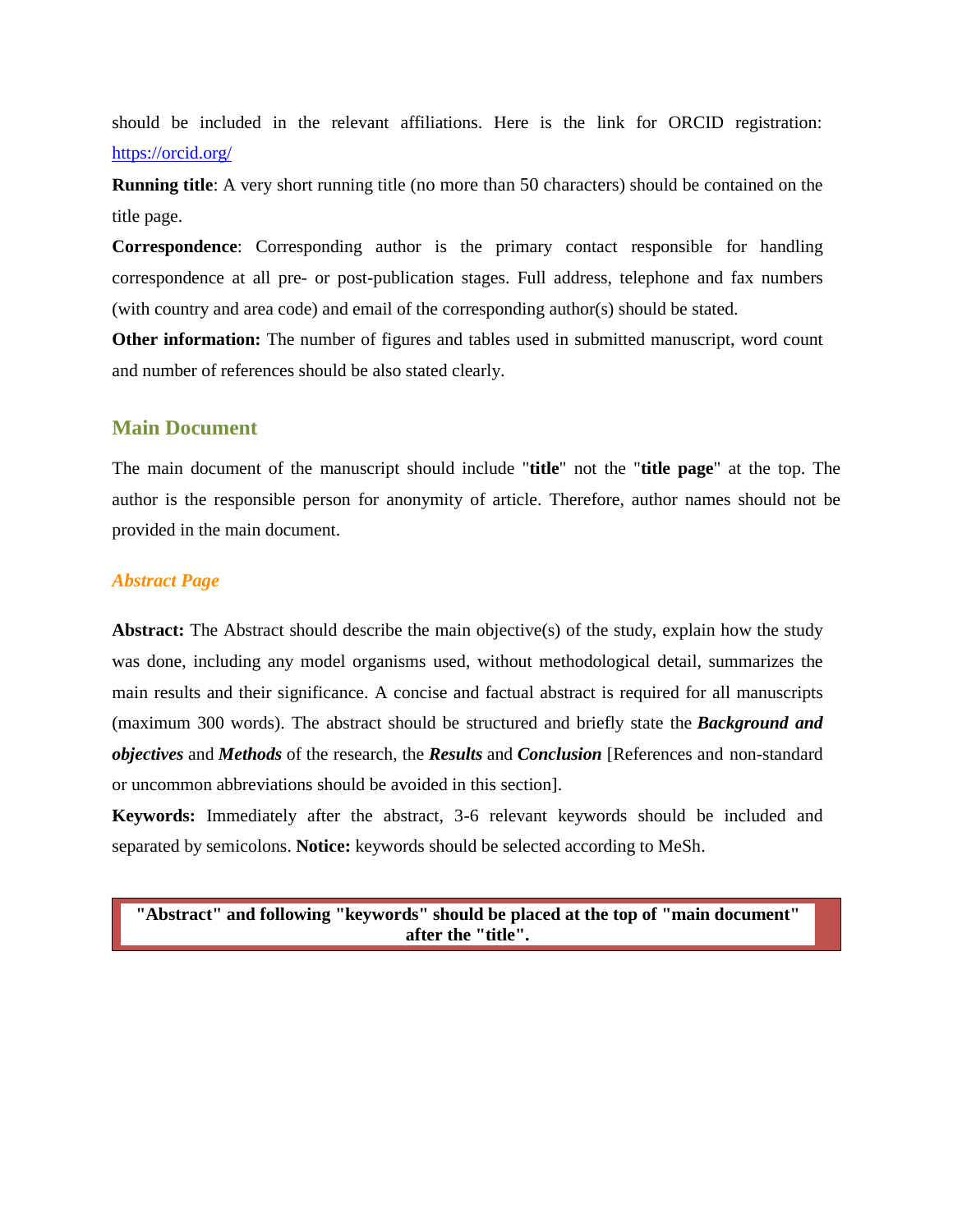#### *Introduction*

The introduction should briefly (up to 600 words) provide background and objectives of the study that allows readers outside the field to understand the purpose and significance of the study. It should define the problem addressed and why it is important in form of a brief literature review. State relevant controversies or disagreements in the subject of the study and conclude with a brief statement of the overall aim of the work. The last paragraph should address the main objectives of the work.

# *Materials and Methods*

This section should provide enough details that allow other skilled investigators to fully reproduce the study. Specific information and/or protocols for new methods should be included in detail. If materials, methods, and protocols are well established, authors may cite articles where those protocols are described in detail, but the submission should include sufficient information to be understood independent of these references. The company"s name, city, and country of the manufacturer of the major equipment and catalog number when appropriate should be given. Unexpected hazards faced during the experimental work should be noted. Generic drug names should generally be used. When proprietary brands are used in research, include the brand names in parentheses. Studies on humans or animal models and/or tissue or field sampling must include required Ethics statements from the relevant local or national authority. The origin of the cell lines used should be stated. Submission of sequence data to databases: Novel nucleotide or protein sequence data must be deposited in the GeneBank, EMBL or DDBJ databases and an accession number obtained before the paper could be accepted for publication. For each accession number cited in an article, authors should type the accession number in capital. This section should also contain the type of statistical analysis used, including a power calculation if appropriate. They should also include a statement that informed consent was obtained for any experimentation with human subjects.

**Notice: Clinical trials** should have been registered in a repository either national (e.g. IRCT) or international (e.g. clinicaltrials.gov).

As **Jorjani Biomed J** follows ICMJE, please consider their [Guideline](http://www.icmje.org/recommendations/) for more information.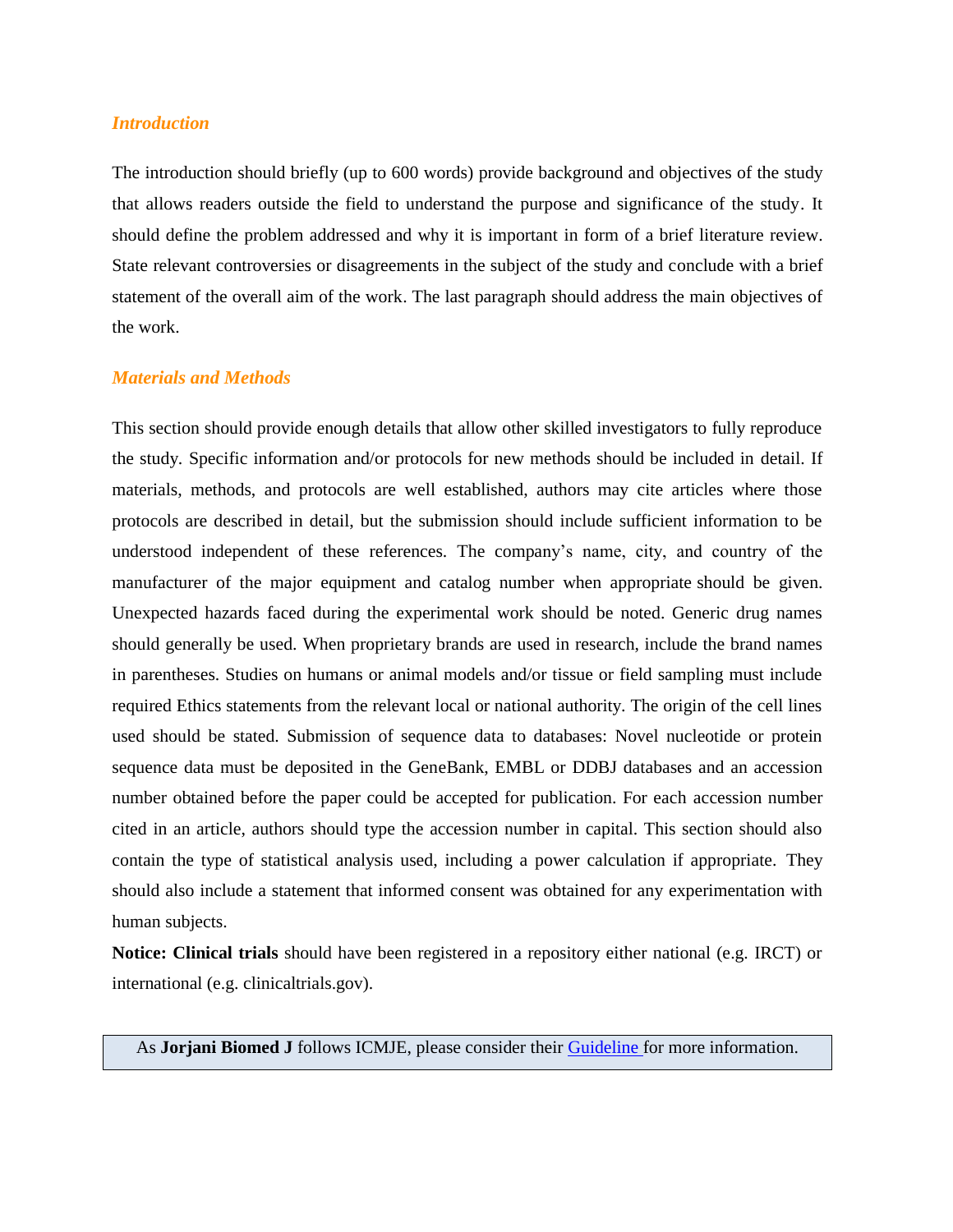#### *Results*

This section should be written in past tense and include the findings of the study as well as results of statistical analysis, either in the text, tables and figures. Results should be brief, clear and descriptive. Attention should be paid to the matter of significant figures and tables.

The same data should not be presented in more than one figure or in both a figure and a table. Avoid duplicating the results provided in the text and tables. Discussion, speculation and data interpretation should be included in the discussion section and not in the results section.

**Notice:** In "**Short Communication**" article types, results and discussion sections can be combined in a single section.

#### *Discussion*

This section should discuss the implications of the findings in in relation to previous related studies and point out limitations of the study. Authors should explain how the results relate to the hypothesis or objective of the study (without repeating them). Avoid extensive citations and discussion of published literature.

#### *Conclusion*

This section should provide the main conclusions and explain the importance and relevance of the study reported. Avoid introducing new findings in this section or reporting general conclusions or facts. This section could also highlight potential directions for future studies.

#### *Acknowledgments*

This section should include the name of individuals who contributed to the study or the article but do not meet the criteria for authorship (PLEASE READ THE AUTHORSHIP CRITERIA FROM ICMJE [HERE\)](http://www.icmje.org/recommendations/browse/roles-and-responsibilities/defining-the-role-of-authors-and-contributors.html). Authors should obtain permission to acknowledge from all those mentioned in the Acknowledgements section. If you do not have anyone to acknowledge, please write "Not applicable" in this section.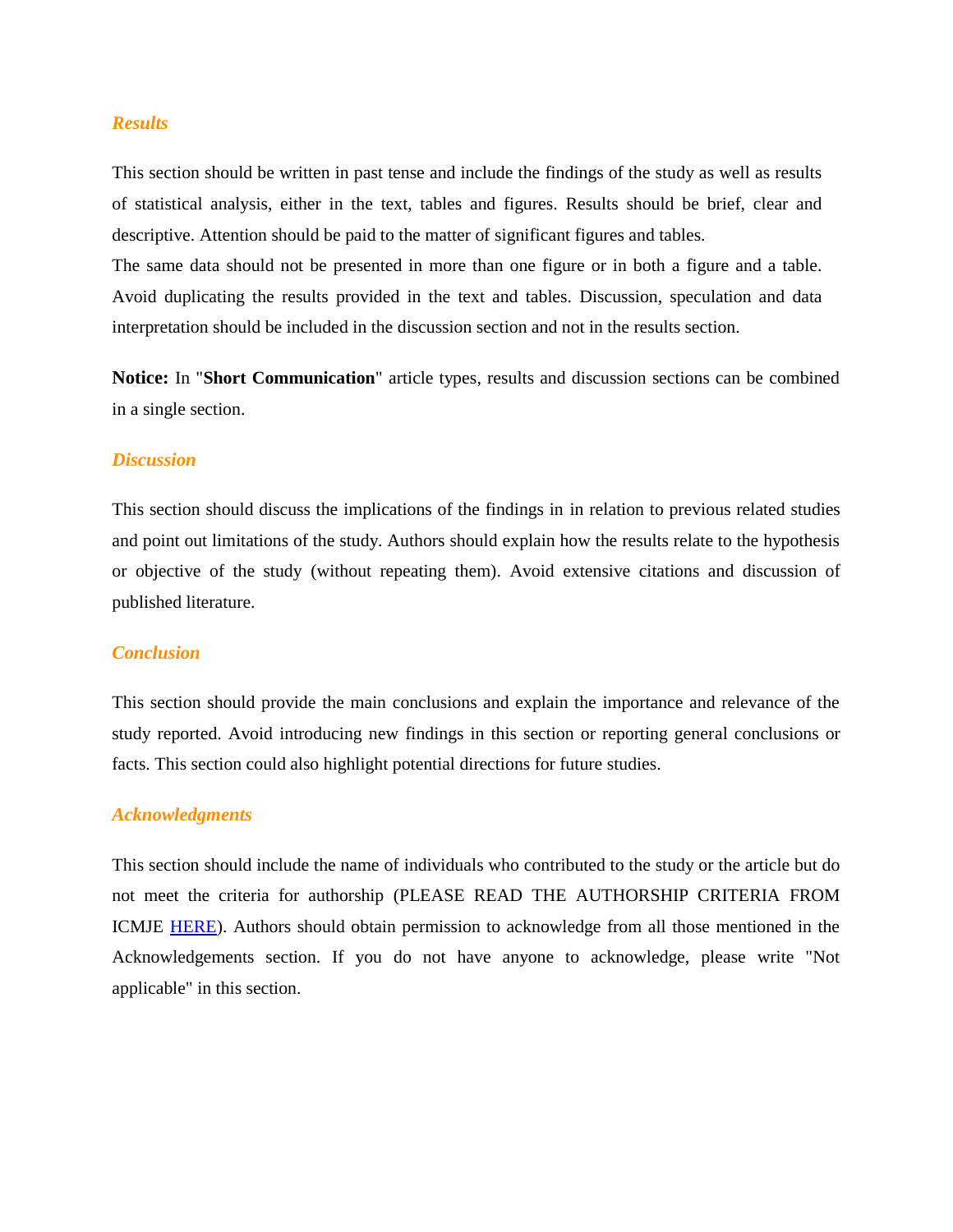### *Declarations*

All manuscripts submitted to **Jorjani Biomed J** must contain the following sections under the heading '**Declarations**' (If any of the sections are not relevant to your manuscript, please include the heading and write 'Not applicable' for that section):

#### **Funding source(s)**

All sources of funding for the research reported should be declared. The role of the funding body in the design of the study and collection, analysis, and interpretation of data and in writing the manuscript should be declared. **Importantly, the grant code and the grant holder should be stated clearly.** 

### **Ethics approvals and consent to participate**

Manuscripts reporting studies involving human participants, human data or human tissue must include:

- A statement on ethics approval and consent (even where the need for approval was waived)
- The name of the ethics committee that approved the study and the committee's reference number if appropriate (The code of Ethics)

Studies involving animals must include a statement on ethics approval.

**Notice:** If your manuscript does not report on or involve the use of any animal or human data or tissue, please state "Not applicable" in this section.

# FOR MORE INFORMATION ON ETHICAL PERMISSIONS AND REGULATIONS PLEASE VISIT OUR POLICY [HERE.](http://jorjanijournal.goums.ac.ir/page/138/Ethics-and-Permissions)

### **Conflict of interest**

All financial and non-financial competing interests must be declared in this section. Please use the authors" initials to refer to each author's competing interests in this section. If you do not have any competing interests, please state "The authors declare that they have no competing interests" in this section. Jorjani Biomed J uses ICMJE conflicts of interest form. **[DOWNLOAD](http://www.icmje.org/downloads/coi_disclosure.zip)** the form to your computer. Open the form in [Adobe Acrobat Reader,](http://www.adobe.com/prodindex/acrobat/readstep.html) fill it out and then save it to your computer. Submit the form directly to JBJ.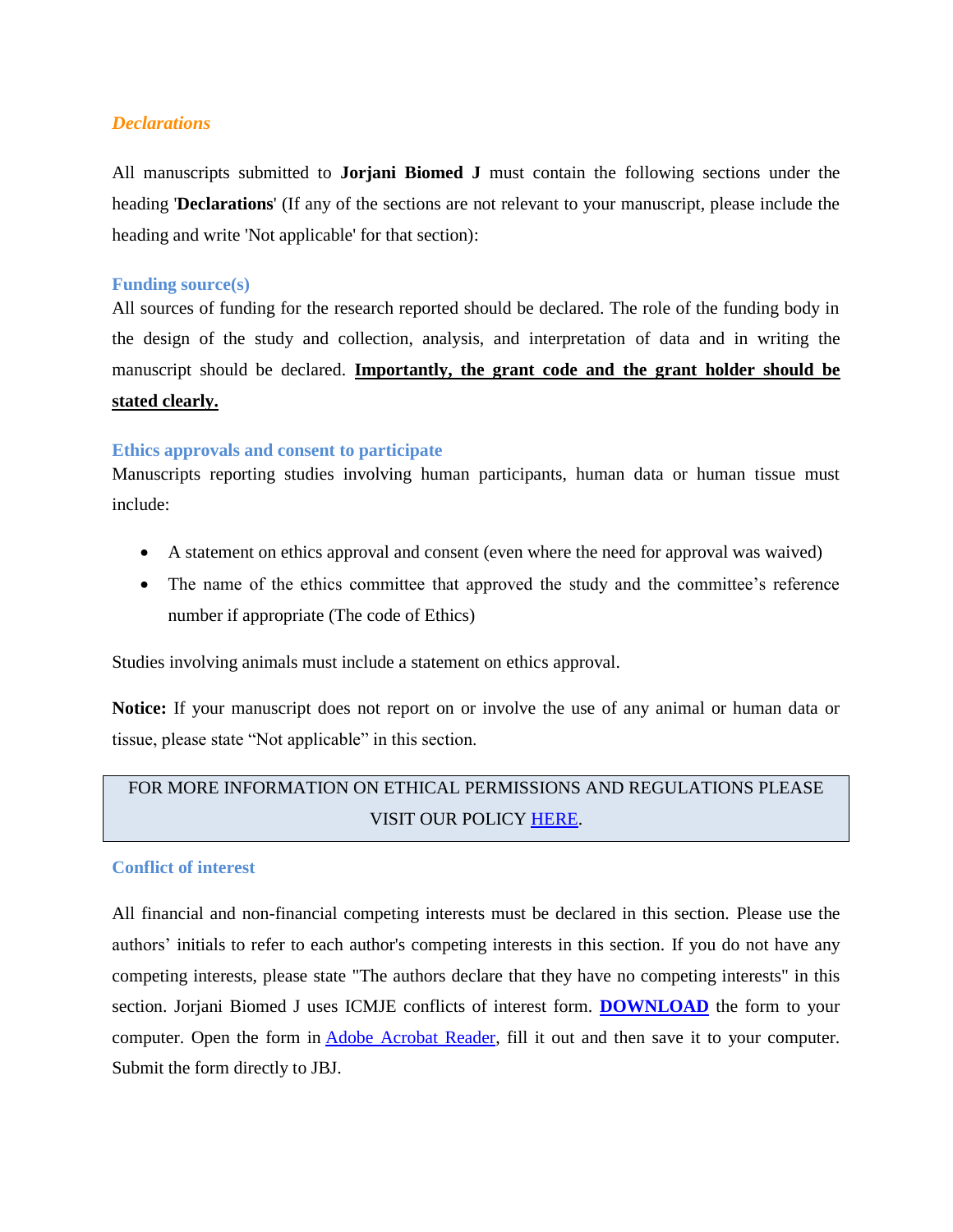#### **Authors' contributions**

The individual contributions of authors to the manuscript should be specified in this section. Please use initials to refer to each author's contribution in this section, for example: "SM analyzed and interpreted the patient data regarding the hematological disease and the transplant. MS performed the histological examination of the kidney, and was a major contributor in writing the manuscript. All authors read and approved the final manuscript."

#### *Consent for publication*

If your manuscript contains any individual person's data in any form (including individual details, images or videos), consent for publication must be obtained from that person, or in the case of children, their parent or legal guardian. All presentations of case reports must have consent for publication. You can use your institutional consent form or our consent form if you prefer. You should not send the form to us on submission, but we may request to see a copy at any stage (including after publication).

#### *Highlights*

A section entitled "Highlights" should be included before references. The section will contain two subsections:

1) What is current knowledge?

2) What is new here?

Please prepare these subsections as bulleted points up to about 15-20 words, either in phrases or complete sentences. The highlights section increases the visibility and readability of your work.

#### *References*

Arrange references as a simple list at the end of your manuscript based on Vancouver Endnote style. You may also download the Vancouver style [HERE.](https://endnote.com/style_download/vancouver/)

All references, including URLs, must be numbered consecutively, in square parentheses (e.g., " several studies indicated the increasing rate of antibiotic resistance  $(26)$ "), in the order in which they are cited in the text, followed by any in tables or legends. Acceptable sources include published or accepted manuscripts and manuscripts on preprint servers. Do not cite unavailable and unpublished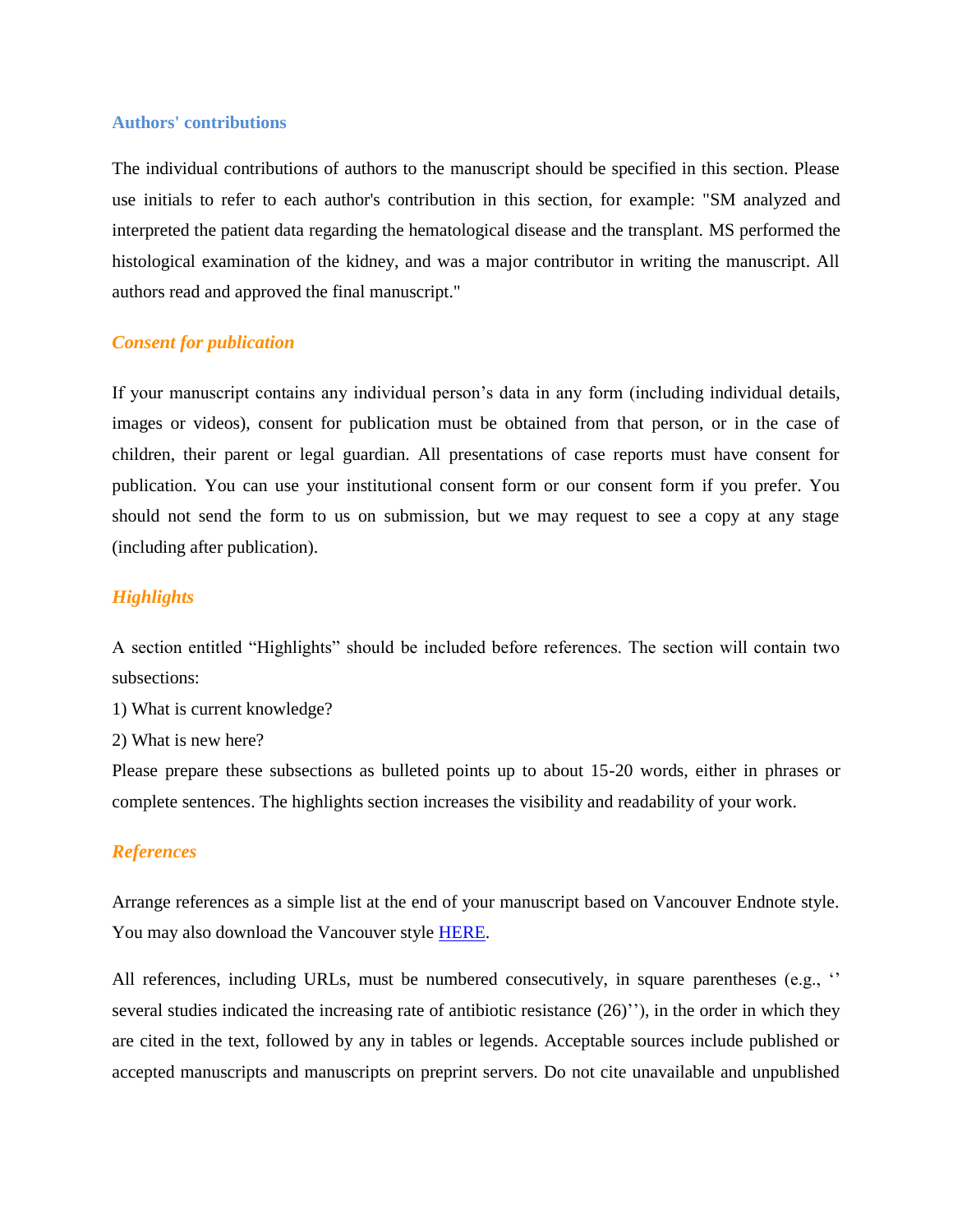work. References must be listed at the end of the manuscript and numbered in the order of their appearance in the text.

**Jorjani Biomed J** uses the numbered citation (citation-sequence) method and first six authors, et al. References should be in Vancouver style and meet the followings:

#### **Articles**

Hou WR, Hou YL, Wu GF, Song Y, Su XL, Sun B, et al. cDNA, genomic sequence cloning and overexpression of ribosomal protein gene L9 (rpL9) of the giant panda (Ailuropoda melanoleuca). Genet Mol Res. 2011;10: 1576- 1588.

Devaraju P, Gulati R, Antony PT, Mithun CB, Negi VS. Susceptibility to SLE in South Indian Tamils may be influenced by genetic selection pressure on TLR2 and TLR9 genes. Mol Immunol. 2014 Nov 22. pii: S0161- 5890(14)00313-7. doi: 10.1016/j.molimm.2014.11.005

#### **Books**

Bates B. Bargaining for life: A social history of tuberculosis. 1st ed. Philadelphia: University of Pennsylvania Press; 1992.

#### **Book chapters**

Hansen B. New York City epidemics and history for the public. In: Harden VA, Risse GB, editors. AIDS and the historian. Bethesda: National Institutes of Health; 1991. pp. 21-28.

- In references, the journal titles should be in their complete form and not ISO or NLM abbreviations.
- Authors are responsible for the accuracy of cited references and these should be checked before the manuscript is submitted.
- Only one publication can be listed for each number.
- Published conference abstracts, numbered patents, and preprints on recognized servers may be included in reference lists, but text, grant details, and acknowledgments may not.

### *Tables*

Tables should be designed as simple as possible with clear borders and not in form of an image. Cite tables in ascending numeric order upon first appearance in the text. Place each table in the manuscript immediately after the paragraph in which it is first cited. Label tables (e.g., "Table 1") and provide brief description above the table. Place legends, footnotes, and other text below the table.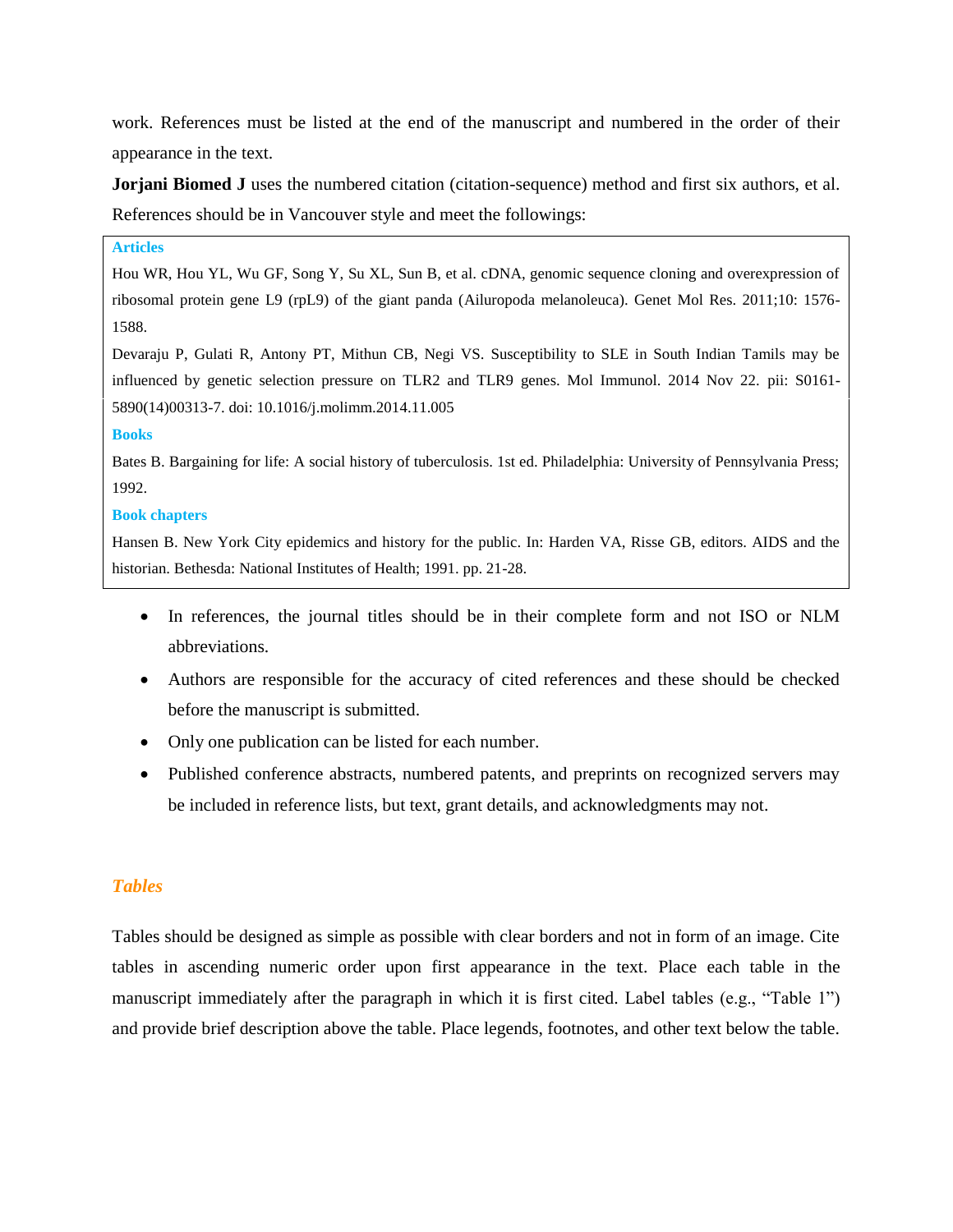#### *Figures*

Cite figures in ascending numeric order upon first appearance in the manuscript file. Label figures (e.g., ""Figure 1) and provide a concise, descriptive title and captions below the figure. The caption may also include a legend as needed. Figures should be in high quality and figure captions should be mentioned in the text immediately after the paragraph in which the figure is first cited. Authors are responsible for obtaining permission from the copyright holder to reproduce figures (or tables) that have previously been published elsewhere.

#### *Abbreviations and symbols*

Define abbreviations in parenthesis upon first appearance in the text. Use standard abbreviations if they appear at least three times in the text. Keep abbreviations to a minimum and avoid using abbreviations and/or symbols in the title and the abstract. All values of quantities should be given appropriate unit with solidus presentation (mg/ml). Standard abbreviations such as RNA and DNA should not be defined.

#### *Submission*

Authors should ensure that papers conform to the scientific instructions and style aforementioned. In order to accelerate the publication process, the Journal requires that manuscripts be submitted online using Online [Submission](http://goums.ac.ir/jorjanijournal/form_send_article.php?&slct_pg_id=22&sid=1&slc_lang=en) System facility of the journal.

**Jorjani Biomed J** offers a completely digital submission, review, and production process. It is suggested that authors follow the given guidelines above; unless otherwise, the submission will be returned to the authors for additional revision which may decelerate the manuscript evaluation process and hence delay publication.